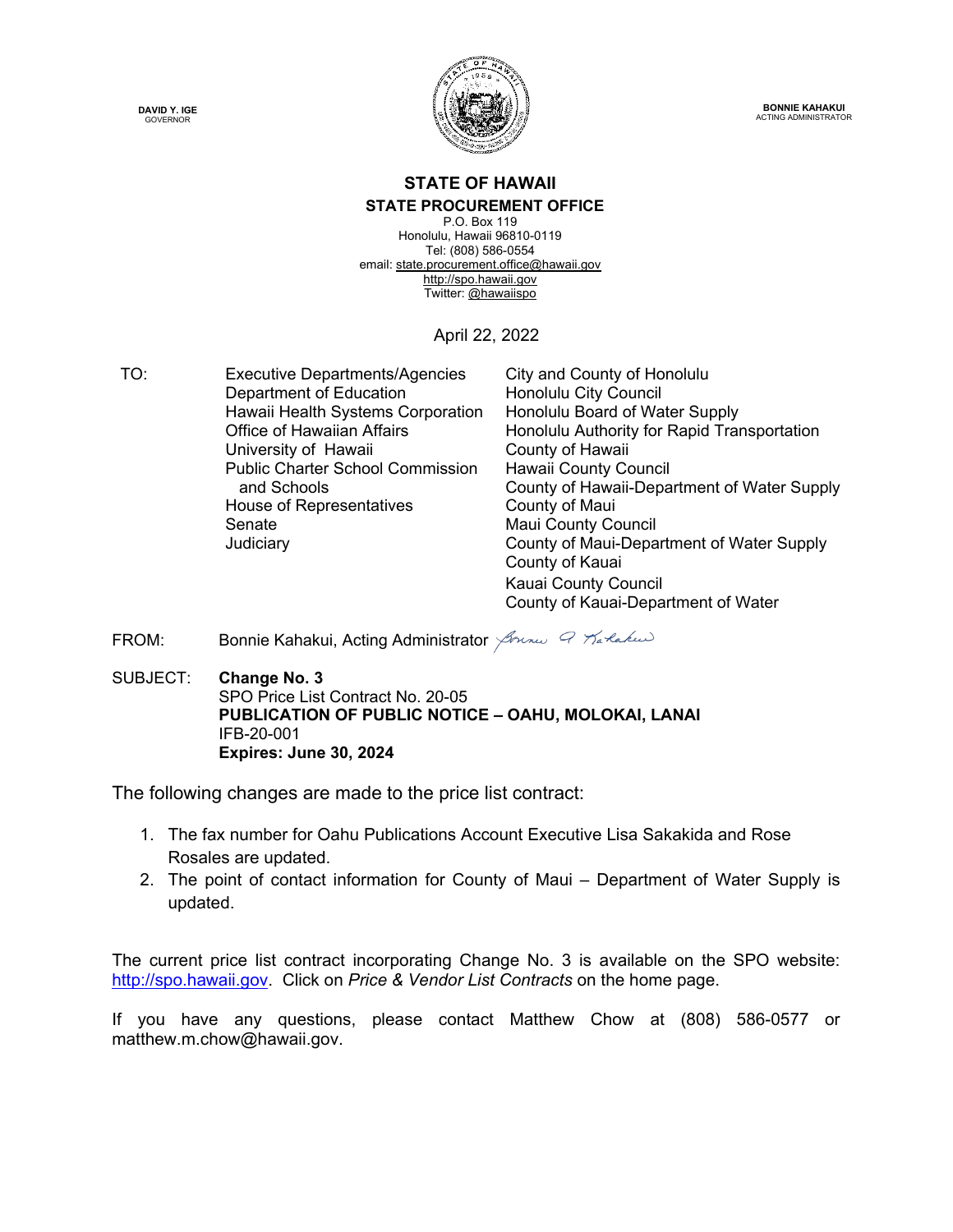# **WHERE TO FIND**

| Placing or Orders / Transmittal Order Form / Other Services / Internet Posting  5-6 |  |
|-------------------------------------------------------------------------------------|--|
| Affiliated Mailers / Proof / Confirmation Notice / Affidavit of Publication  6      |  |
|                                                                                     |  |
|                                                                                     |  |
|                                                                                     |  |
| Vendor Contact Information                                                          |  |
|                                                                                     |  |
|                                                                                     |  |
| Honolulu Star-Advertiser                                                            |  |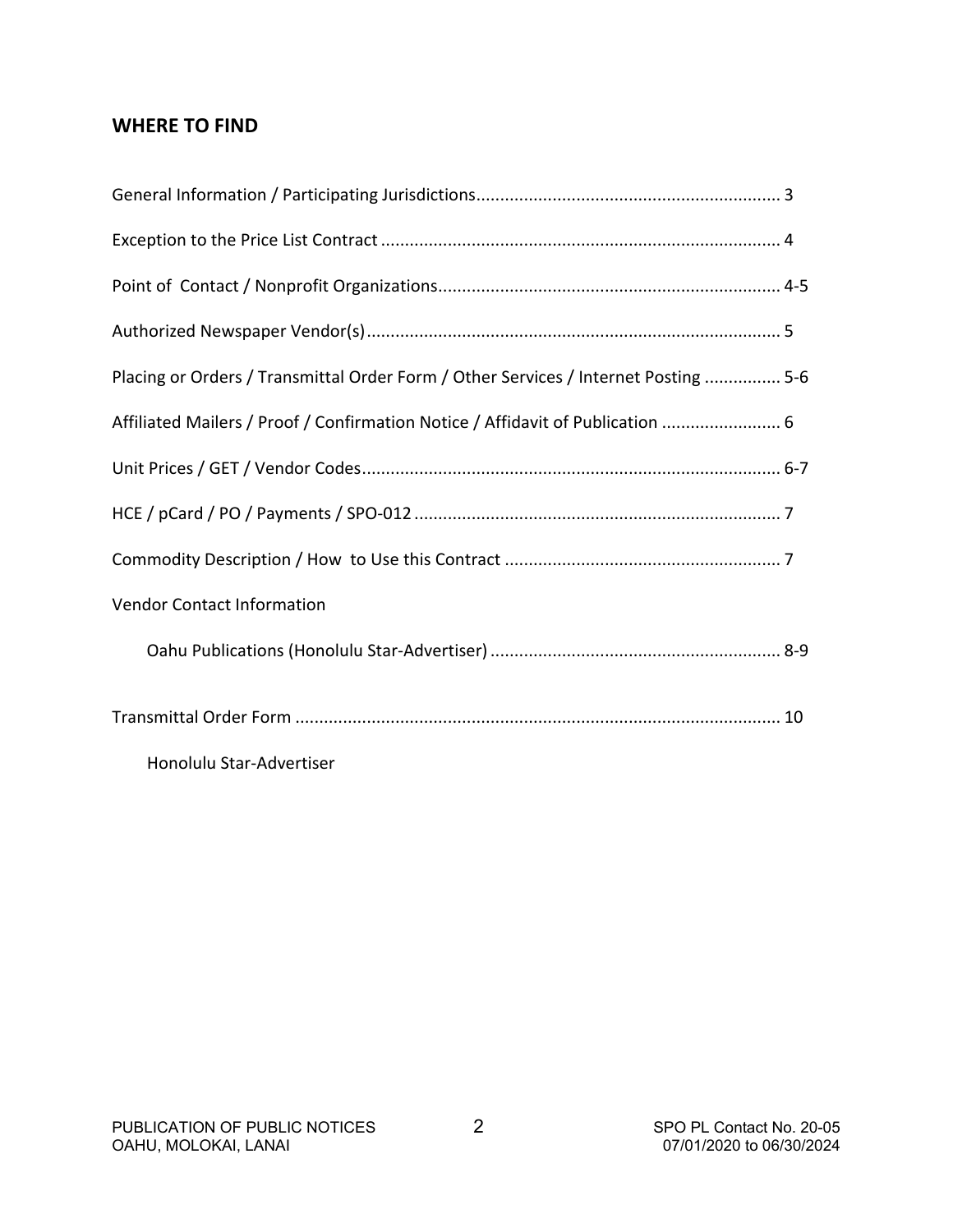# **STATE OF HAWAII STATE PROCUREMENT OFFICE**

**SPO Price List Contract No. 20-05**

Replaces SPO PL Contract No. 15-08 Includes Change No. 3 Effective: 04/22/2022

**THIS SPO PRICE/VENDOR LIST CONTRACT IS FOR AUTHORIZED BUSINESS ONLY**

## **Publication of Public Notices – Oahu, Molokai, Lanai** (IFB-20-001)

### **July 1, 2020 to June 30, 2024**

**GENERAL INFORMATION.** This price list contract is issued on behalf of the State Comptroller pursuant to HRS §1-28.5, *Publication of Notice.* This notice shall be given only as follows: For Statewide publication in a daily or weekly publication of statewide circulation; or by publication in separate daily or weekly publications whose combined circulation is statewide; and for countywide publication, by publication in a daily or weekly publication in the affected county.

The comptroller pursuant to chapter 103D shall determine a publication for all government agencies to enable the public to go to one source of publication for published public notice on each island. As defined in HRS, *governmenta*l agency means each department, board, commission, or officer of the State or any of its political subdivisions.

This contract is for publication of legal, classified/employment and retail/display ads. Consequently, when a governmental agency decides to publish a public notice, employment ad or any other ad in the newspaper, they shall publish their notice or ad in the newspaper listed as the primary contractor for Oahu, Molokai and Lanai.

**PARTICIPATING JURISDICTIONS** listed below **are required** to utilize this price list contract and place their notices (publication of legal, classified/employment and retail/display ads) in the primary newspaper for Oahu, Molokai and Lanai:

| <b>Executive Departments/Agencies</b>               | City and County of Honolulu                   |
|-----------------------------------------------------|-----------------------------------------------|
| Department of Education                             | Honolulu City Council                         |
| Hawaii Health Systems Corporation                   | Honolulu Board of Water Supply                |
| <b>Office of Hawaiian Affairs</b>                   | Honolulu Authority for Rapid Transportation   |
| University of Hawaii                                | County of Hawaii                              |
| <b>Public Charter School Commission and Schools</b> | <b>Hawaii County Council</b>                  |
| House of Representatives                            | County of Hawaii – Department of Water Supply |
| Senate                                              | County of Maui                                |
| Judiciary                                           | <b>Maui County Council</b>                    |
|                                                     | County of Maui – Department of Water Supply   |
|                                                     | County of Kauai                               |
|                                                     | Kauai County Council                          |
|                                                     | County of Kauai – Department of Water         |
| 3<br>PUBLICATION OF PUBLIC NOTICES                  | SPO PL Contact No. 20-05                      |

OAHU, MOLOKAI, LANAI 07/01/2020 to 06/30/2024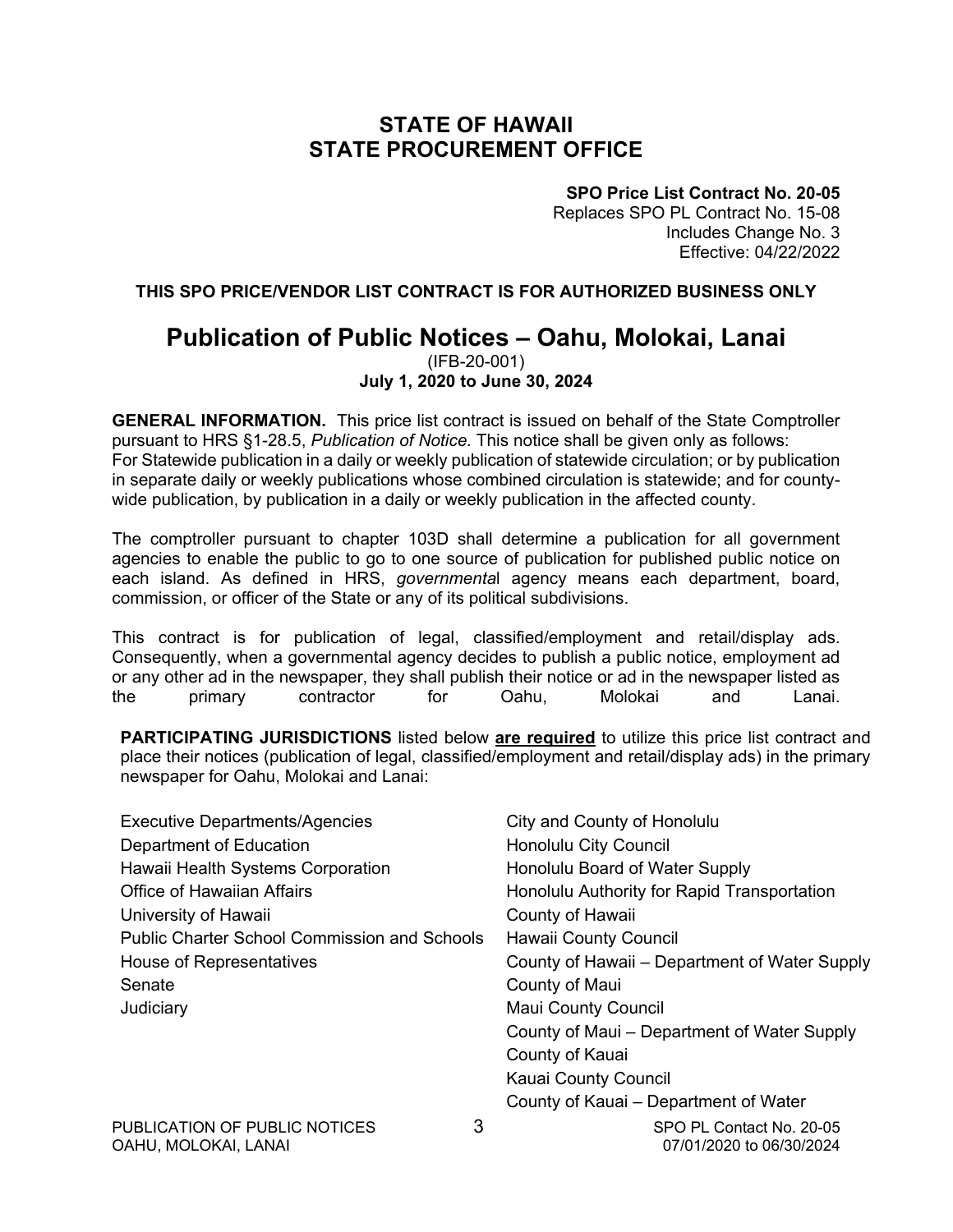A governmental agency may choose to place an additional notice in another newspaper to run concurrently to reach a wider circulation.

**EXCEPTION TO THE PRICE LIST CONTRACT**. An exception may be granted when the price list contract does not meet the purchasing agency's needs. For this purpose, Executive Branch Department Heads (or as delegated by the department head) are granted the authority to make the exception approval. This procedure will allow departments to make their own determination when not practicable or advantageous to use the contract vendor(s).

All approvals shall be made prior to purchase. Purchases made after-the-fact, without prior approval, shall be processed as procurement violations through form SPO-016*.*

Executive departments and participating jurisdictions may use form SPO-005, *SPO Price or Vendor List Contract Exception* as a template to record and file requests. Form SPO-005 may be edited to meet specific department needs. SPO forms are available on the SPO website at [http://spo.hawaii.gov.](http://spo.hawaii.gov/) Click on *Forms* on the home page.

When the price list contract is not used, HRS chapter 103D and the procurement rules apply to purchases using the applicable procurement method and its procedures, such as small purchases or competitive sealed bidding. The decision to use this contract or to solicit pricing from other sources is at the discretion of the participating jurisdiction.

**POINT OF CONTACT.** Questions regarding the services listed, ordering, pricing and status should be directed to the contractor(s).

| <b>Jurisdiction</b>                                       | <b>Name</b>                      | <b>Telephone</b> | <b>Fax</b> | E-mail                              |
|-----------------------------------------------------------|----------------------------------|------------------|------------|-------------------------------------|
| Executive                                                 | Matthew Chow                     | 586-0577         | 586-0570   | matthew.m.chow@hawaii.gov           |
| <b>DOE</b>                                                | <b>Procurement Staff</b>         | 675-0130         | 675-0133   | G-OFS-DOE-Procurement@k12.hi.us     |
| <b>HHSC</b>                                               | Nancy Delima                     | 359-0994         |            | ndelima@hhsc.org                    |
| <b>OHA</b>                                                | Christopher<br>Stanley           | 594-1833         | 594-1865   | chriss@oha.org                      |
| UH                                                        | Karlee Hisashima                 | 956-8687         | 956-2093   | karlee@hawaii.edu                   |
| <b>Public Charter School</b><br>Commission and<br>Schools | Danny<br>Vasconcellos            | 586-3775         | 586-3776   | danny.vasconcellos@spcsc.hawaii.gov |
| House                                                     | <b>Brian Takeshita</b>           | 586-6423         | 586-6401   | takeshita@capitol.hawaii.gov        |
| Senate                                                    | Carol Taniguchi                  | 586-6720         | 586-6719   | c.taniguchi@capitol.hawaii.gov      |
| Judiciary                                                 | <b>Tritia Cruz</b>               | 538-5805         | 538-5802   | tritia.l.cruz@courts.hawaii.gov     |
| C&C of Honolulu                                           | Procurement<br><b>Specialist</b> | 768-5535         | 768-3299   | bfspurchasing@honolulu.gov          |
| Honolulu City Council                                     | Kimberly Ribellia                | 768-5045         |            | kribellia@honolulu.gov              |
|                                                           | Nanette Saito                    | 768-5085         |            | nsaito@honolulu.gov                 |
| Honolulu Board of<br><b>Water Supply</b>                  | Procurement<br>Office            | 748-5071         |            | fn procurement@hbws.org             |
| <b>HART</b>                                               | Dean Matro                       | 768-6246         |            | dean.matro@honolulu.gov             |
| County of Hawaii                                          | Diane Nakagawa                   | 961-8440         | 961-8248   | Diane.Nakagawa@hawaiicounty.gov     |

Procurement questions or concerns may be directed as follows: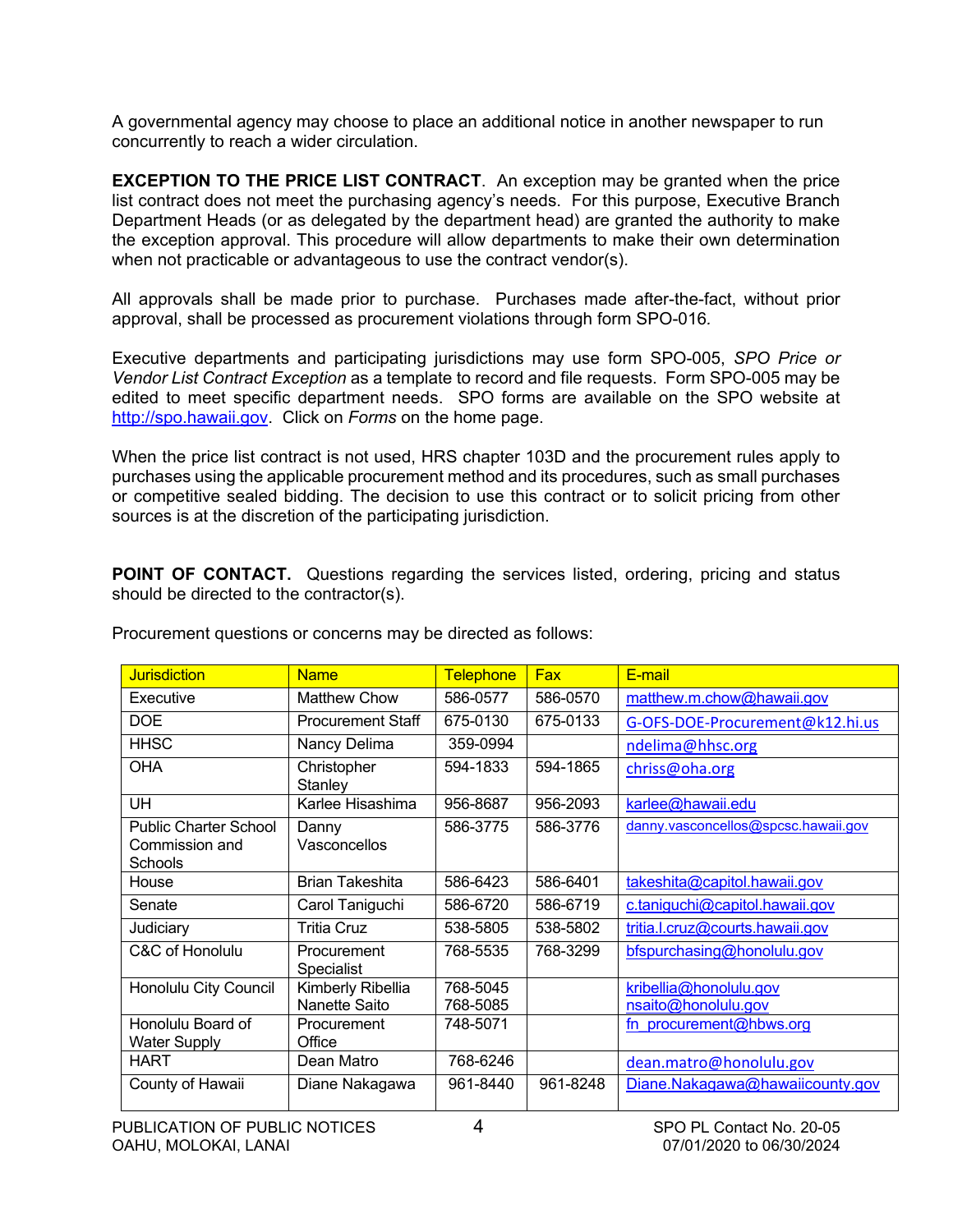| <b>Jurisdiction</b>           | <b>Name</b>       | Telephone | <b>Fax</b> | E-mail                          |
|-------------------------------|-------------------|-----------|------------|---------------------------------|
| Hawaii County                 | Diane Nakagawa    | 961-8440  | 961-8248   | Diane.Nakagawa@hawaiicounty.gov |
| Council                       |                   |           |            |                                 |
| County of Hawaii-             | Ka'iulani L.      | 961-8050  | 961-8657   | kmatsumoto@hawaiidws.org        |
| Department of Water           | Matsumoto         | ext 224   |            |                                 |
| Supply                        |                   |           |            |                                 |
| County of Maui                | Jared Masuda      | 463-3816  |            | jared.masuda@co.maui.hi.us      |
| Maui County Council           | Marlene Rebugio   | 270-7838  |            | marlene.rebugio@mauicounty.us   |
| County of Maui-               | Kenneth L. Bissen | 270-7684  | 270-7136   | ken.bissen@co.maui.hi.us        |
| Department of Water<br>Supply |                   |           |            |                                 |
| County of Kauai               | Ernie Barreira    | 241-4295  | 241-6349   | ebarreira@kauai.gov             |
| Kauai County Council          | Codie Tabalba     | 241-4193  | 241-6349   | ctabalba@kauai.gov              |
|                               | Scott Sato        | 241-4810  | 241-6349   | ssato@kauai.gov                 |
| County of Kauai-              | Marcelino Soliz   | 245-5470  | 245-5813   | msoliz@kauaiwater.org           |
| Department of Water           |                   |           |            |                                 |

#### **USE OF PRICE & VENDOR LIST CONTRACTS BY NONPROFIT ORGANIZATIONS.**

Pursuant to HRS §103D-804, nonprofit organizations with current purchase of service contracts (HRS Chapter 103F) have been invited to participate in the SPO price & vendor list contracts.

A listing of these nonprofit organizations is available at the SPO website: [http://spo.hawaii.gov.](http://spo.hawaii.gov/) Click on *For Vendors > Non-Profits > Cooperative Purchasing Program > View the list of qualifying nonprofits eligible to participate in cooperative purchasing.*

If a nonprofit wishes to purchase from a SPO price or vendor list contract, the nonprofit must obtain approval from each Contractor, i.e., participation must be mutually agreed upon. A Contractor may choose to deny participation by a nonprofit. Provided, however, if a nonprofit and Contractor mutually agree to this arrangement, it is understood that the nonprofit will retain its right to purchase from other than a SPO price or vendor list Contractor(s).

#### **THE HONOLULU STAR-ADVERTISER IS THE PUBLISHER FOR NEWSPAPER PUBLICATION SERVICES FOR OAHU, MOLOKAI AND LANAI:**

Governmental agencies are required to place an ad or notice in the Primary Newspaper.

Governmental agencies may choose to place an additional notice or ad to run concurrently in another newspaper to reach a wider circulation. Agencies shall use the applicable procurement method and its procedures, such as small purchases to obtain quotes from any available newspaper publication that will meet your agency public notice requirements to run an ad in an additional newspaper.

**PLACING OF ORDERS** must be per the required deadlines for each newspaper. See Contractor's information sheet on page 8.

Governmental agencies may submit documents at minimum in MS Word, PDF or tif formats. Agencies shall check with individual publications for other available formats as needed.

Orders may be hand delivered, fax or email to the Contractor.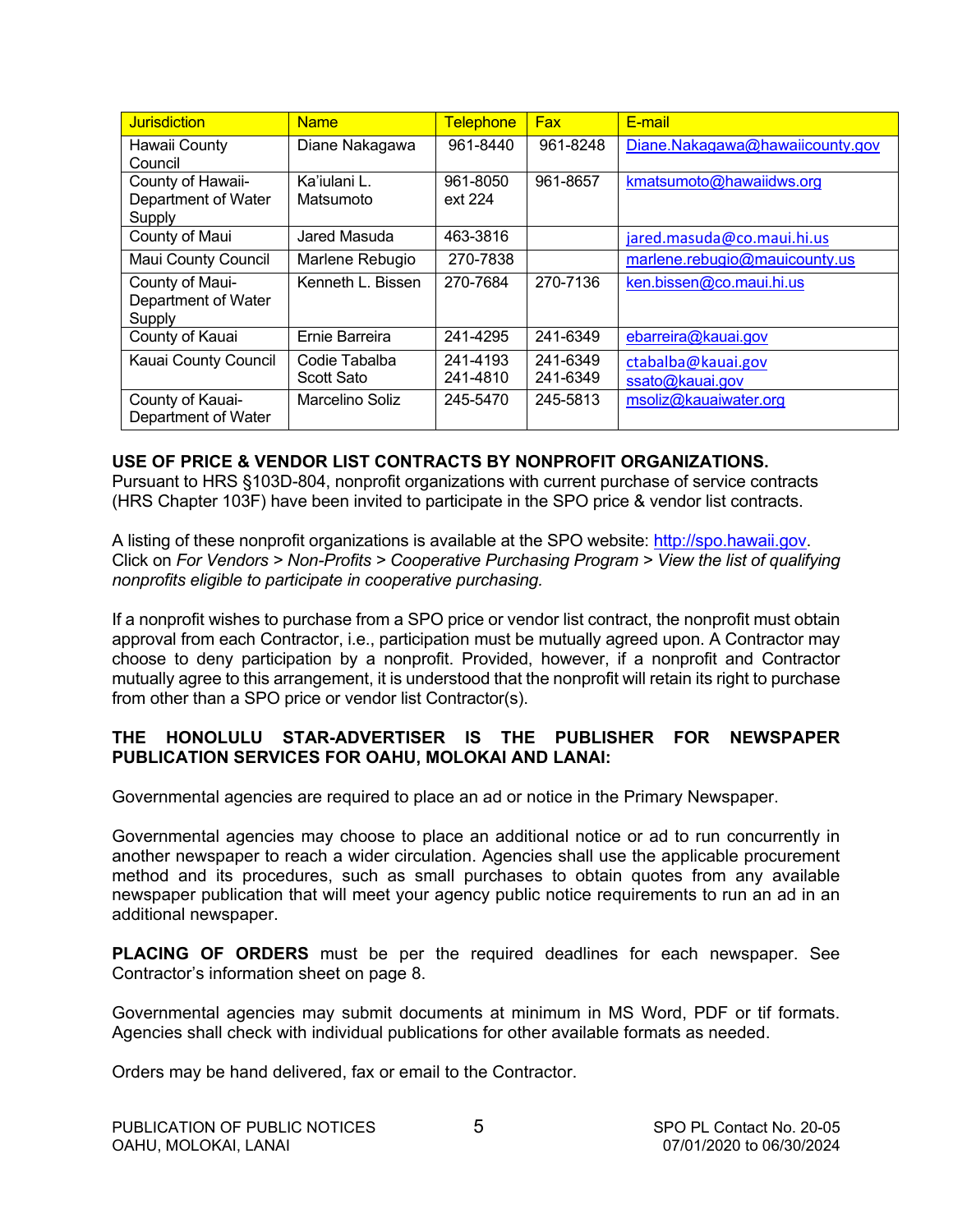**TRANSMITTAL / ORDER FORM** should be used when placing orders with the Contractor. A copy of the Transmittal / Order Form is available on the last page.

**OTHER SERVICES.** Refer to each publication's information sheet for pricing availability for other services such as color notices or ads, notices or ads in affiliate mailers and on-line (Internet) notices or ads.

**INTERNET POSTING.** On-line notices are an additional, optional service. Notices shall be posted on the Internet on the same day and/or first day it is published in the newspaper. Contractor shall provide universal page format, i.e. Adobe Acrobat and/or PDF with an associated hyperlink for a downloadable universal, readable version.

**AFFILIATED MAILERS.** Notices or ads placed in affiliated mailers will be an additional, optional service. Notices or ads will be run in the closest available publish date of the affiliated mailer to the notice or ad date of the newspaper publication.

**PROOF.** When proofs are requested by a governmental agency, Contractor shall first proofread and make necessary corrections, then submit a proof of the notice to the governmental agency. A second proof may be required if the first proof is extensively edited by the governmental agency. If a proof is required, State shall approve proof before an authorizing pCard charge.

**CONFIRMATION NOTICE.** Contractor shall provide confirmation of an order by e-mail or fax. Contractor shall proof all work. Any errors or delays to the scheduled publication date, due to Contractor error, shall be corrected and printed in a timely manner satisfactory to the agency or a full credit shall be issued. Contractor shall immediately notify the agency by phone and confirm via fax or e-mail to any delays to the scheduled publication date(s) due to Contractor error.

**AFFIDAVIT OF PUBLICATION** for each notice shall be sent to the ordering governmental agency at no additional cost. Affidavit shall be mailed within seven (7) calendar days of last day of publication. A clipping of the notice or ad shall be submitted with the affidavit. Or as necessary, a tear sheet shall be attached to each affidavit. Cost for additional copies of the affidavit will apply.

**UNIT PRICES** include delivery to destination and all other costs EXCEPT the State General Excise Tax. Governmental agencies are advised to add tax amount to their purchase order total.

**STATE GENERAL EXCISE TAX (GET) AND COUNTY SURCHARGE** shall not exceed the following rates if seller elects to pass on the charges to its customers.

| <b>COUNTY</b>              | <b>COUNTY</b>    | <b>STATE</b> |                         | <b>MAX PASS- EXPIRATION DATE</b> |
|----------------------------|------------------|--------------|-------------------------|----------------------------------|
|                            | <b>SURCHARGE</b> | <b>GET</b>   | <b>TAX</b><br><b>ON</b> | <b>SURCHARGE</b><br><b>OF</b>    |
|                            | <b>TAX RATE</b>  |              | <b>RATE</b>             | <b>TAX RATE</b>                  |
| <b>C&amp;C OF HONOLULU</b> | 0.50%            | 4.0%         | 4.7120%                 | 12/31/2030                       |
| <b>HAWAII</b>              | 0.50%            | 4.0%         | 4.7120%                 | 12/31/2030                       |
| COUNTY OF<br><b>MAUI</b>   | 0.0%             | 4.0%         | 4.1666%                 | No county surcharge              |
| (including Molokai and     |                  |              |                         |                                  |
| Lanai)                     |                  |              |                         |                                  |
| <b>KAUAI</b>               | 0.50%            | 4.0%         | 4.7120%                 | 12/31/2030                       |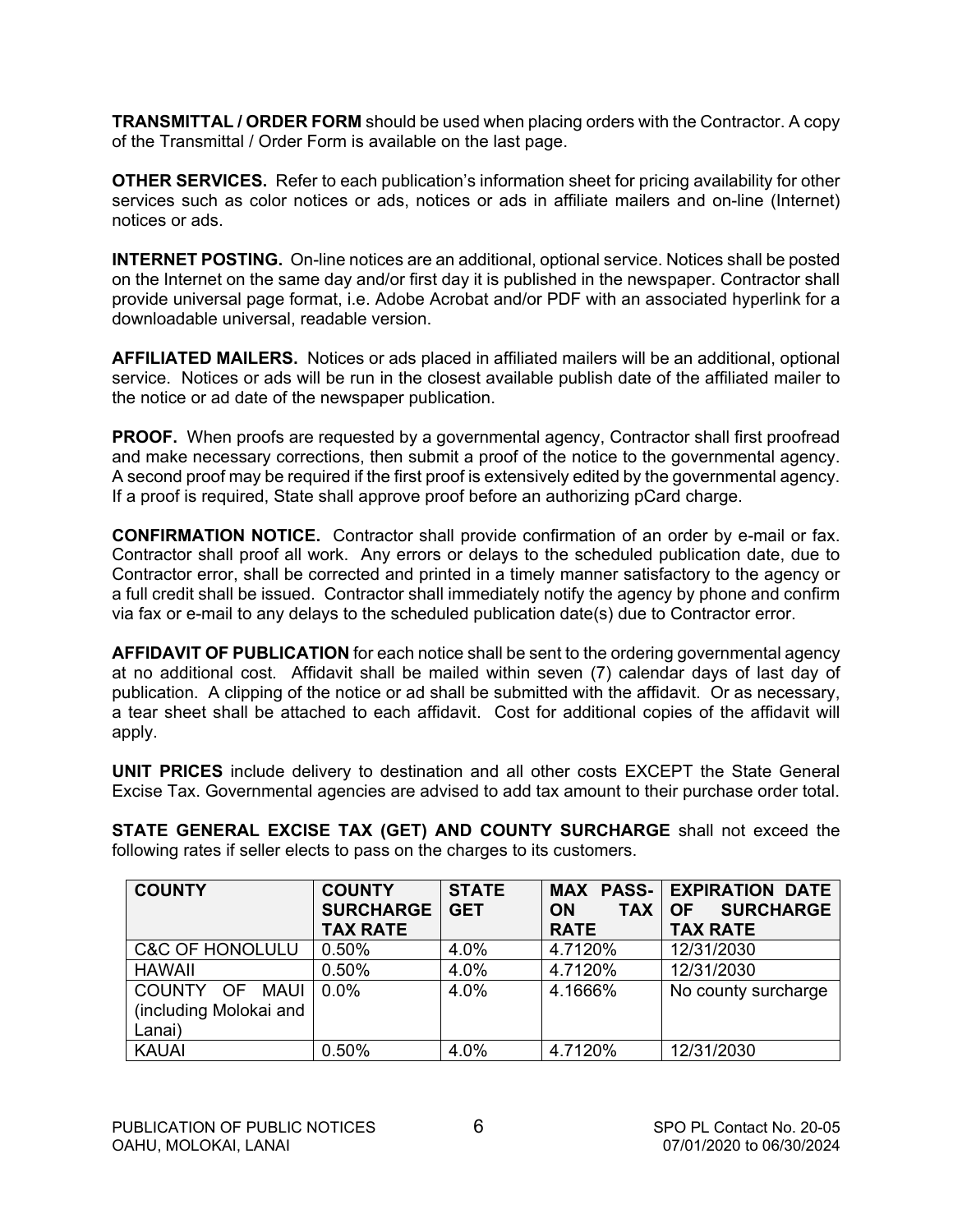The GET or use tax and county surcharge may be added to the invoice as a separate line item and shall not exceed the current max pass-on tax rate(s) for each island.

County surcharges on state general excise (GE) tax or Use tax may be visibly passed on but is not required. For more information on county surcharges and the max pass-on tax rate, please visit the Department of Taxation's website at [http://tax.hawaii.gov/geninfo/countysurcharge.](http://tax.hawaii.gov/geninfo/countysurcharge)

**VENDOR CODES** for annotation on purchase orders are obtainable from the *Alphabetical Vendor Edit Table Report* available at your department's fiscal office. Agencies are cautioned that the remittance address on an invoice may be different from the address of the vendor code annotated on the purchase order.

**COMPLIANCE PURSUANT TO HRS §103D-310(c).** Prior to awarding this contract, the SPO verified compliance of the Contractor(s) named in the SPO Price List Contract No. 20-05*. No further compliance verification is required prior to issuing a contract, purchase order, or pCard payment when utilizing this contract.*

**PURCHASING CARD (pCard).** The State of Hawaii Purchasing Card (pCard) is required to be used by the Executive departments/agencies, excluding DOE, OHA, UH and HHSC for orders totaling less than \$2,500. For purchases \$2,500 or more, agencies may use the pCard, subject to its credit limit, or issue a purchase order.

**PURCHASE ORDERS** may be issued for purchases \$2,500 or more; and for Contractors who either do not accept the pCard, set minimum order requirements before accepting the pCard for payment, or charge its customers a transaction fee for the usage.

**SPO PL CONTRACT NO. 20-05** shall be typed on purchase orders issued against this price list contract. For pCard purchases, the *SPO PL Contract No. 20-05* shall be notated on the appropriate transaction document.

**PAYMENTS** are to be made to the Contractor(s) remittance address. HRS §103-10 provides that the State shall have thirty (30) calendar days after receipt of invoice or satisfactory completion of contract to make payment. Payments may also be made via pCard.

**VENDOR AND PRODUCT EVALUATION** form SPO-012, for the purpose of addressing concerns on this price list contract is available to agencies at the SPO website: [http://spo.hawaii.gov.](http://spo.hawaii.gov/) Click on *Forms* on the home page.

**PRICE OR VENDOR LIST CONTRACT AVAILABLE ON THE INTERNET** at the SPO website: [http://spo.hawaii.gov.](http://spo.hawaii.gov/) Click on *Price & Vendor List Contracts* on the home page.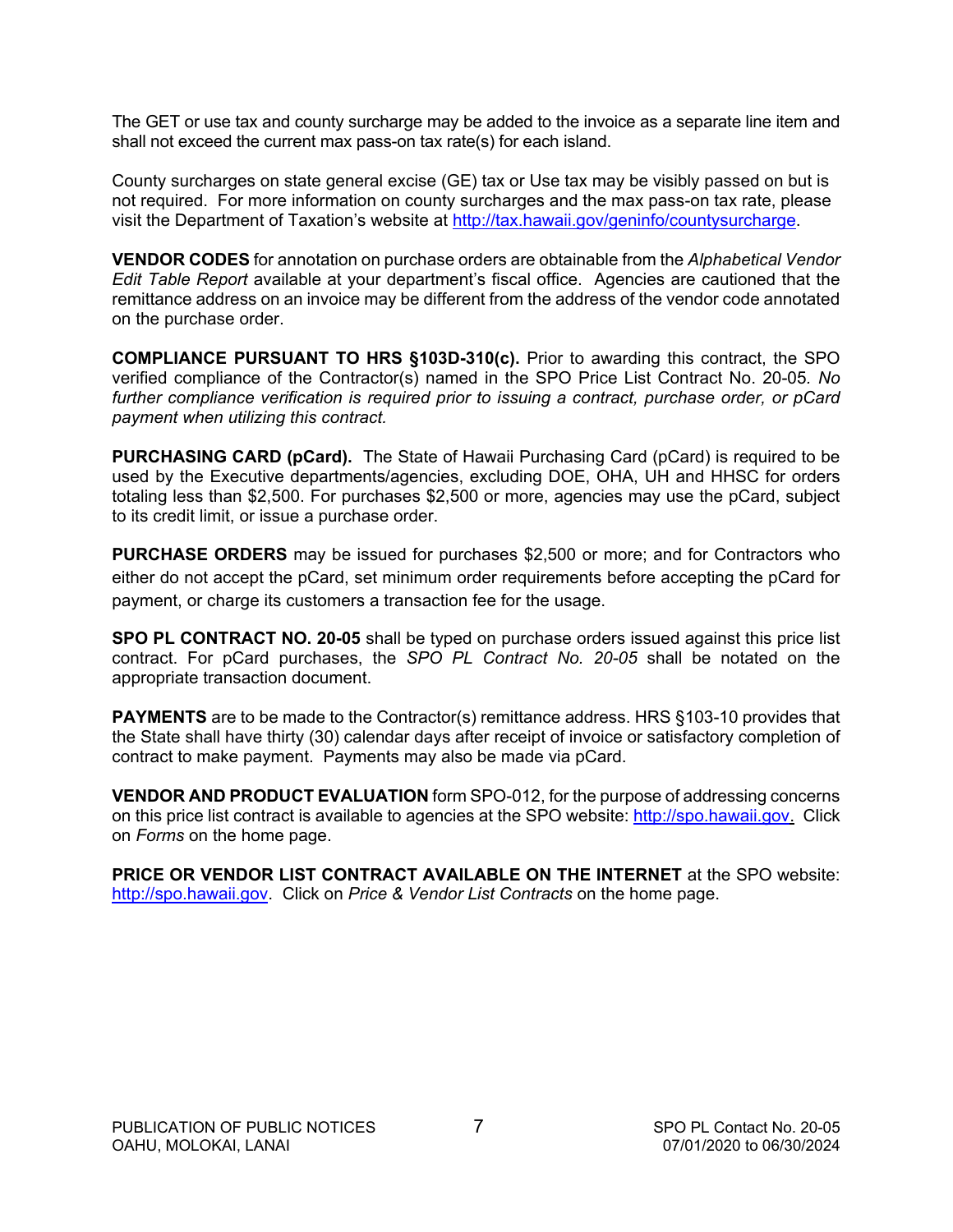#### **ISLANDS OF OAHU, MOLOKAI & LANAI**

| <b>Primary Contractor:</b> | Oahu Publications, Inc.                                      |
|----------------------------|--------------------------------------------------------------|
| Name of Newspaper:         | Honolulu Star-Advertiser                                     |
| Frequency of Publication:  | Daily (Monday through Sunday, morning paper)                 |
| Column Width:              | Legal $-0.895"$<br>Classified $-0.895"$<br>Retail $- 1.513"$ |
| Minimum Size:              | One column inch                                              |

| Prices based on one column width/1 inch height for the period July 1, 2020 to June 30, 2022.                       |         |         |         |  |  |
|--------------------------------------------------------------------------------------------------------------------|---------|---------|---------|--|--|
| <b>Type of Ad</b><br><b>Monday - Friday</b><br><b>Saturday</b><br><b>Sunday</b>                                    |         |         |         |  |  |
| Legal Ad with or w/o<br>graphics                                                                                   | \$32.00 | \$32.00 | \$42.50 |  |  |
| Retail Ad with or w/o<br>graphics                                                                                  | \$48.75 | \$48.75 | \$59.25 |  |  |
| Classified Ad with or w/o<br>graphics                                                                              | \$51.00 | \$51.00 | \$70.00 |  |  |
| First Affidavit: No Charge, Additional Affidavit: \$20.00 each: One Color, Two Color, Full Color: \$24.25 per inch |         |         |         |  |  |

First Affidavit: No Charge, Additional Affidavit: \$29.00 each; One Color, Two Color, Full Color: \$24.25 per inch. Cancelled ads in which proof were made: No Charge.

Price to run in Affiliated Mailer (Shopper): \$73.00 per inch.

Price to place ad online (pick-up from printed ad posting): No Charge.

#### **Prices based on one column width/1 inch height for the period** *July 1, 2022 to June 30, 2024***.**

| <b>Type of Ad</b>                                                                                                   | <b>Monday - Friday</b> | <b>Saturday</b> | <b>Sunday</b> |  |
|---------------------------------------------------------------------------------------------------------------------|------------------------|-----------------|---------------|--|
| Legal Ad with or w/o<br>graphics                                                                                    | \$32.00                | \$32.00         | \$42.50       |  |
| Retail Ad with or w/o<br>graphics                                                                                   | \$48.75                | \$48.75         | \$59.25       |  |
| Classified Ad with or w/o<br>graphics                                                                               | \$51.00                | \$51.00         | \$70.00       |  |
| First Affidavit: No Charge, Additional Affidavit: \$29.00 each; One Color, Two Color, Full Color: \$24.25 per inch. |                        |                 |               |  |

Cancelled ads in which proof were made: No Charge.

Price to run in Affiliated Mailer (Shopper): \$73.00 per inch.

Price to place ad online (pick-up from printed ad posting): No Charge.

Issue PO & Remittance to: Oahu Publications, Inc. 500 Ala Moana Boulevard, Suite 7-500 Honolulu, HI 96813

#### Contacts:

| Name:  | Lisa Sakakida, Account Executive | Name:  | Rose Rosales, Account Executive |
|--------|----------------------------------|--------|---------------------------------|
|        | Phone: (808) 529-4344            | Phone: | (808) 529-4825                  |
| Fax:   | (808) 529-4898                   | Fax:   | $(808)$ 529-4898                |
| Email: | Isakakida@staradvertiser.com     | Email: | rrosales@staradvertiser.com     |

For urgent jobs: (808) 348-7159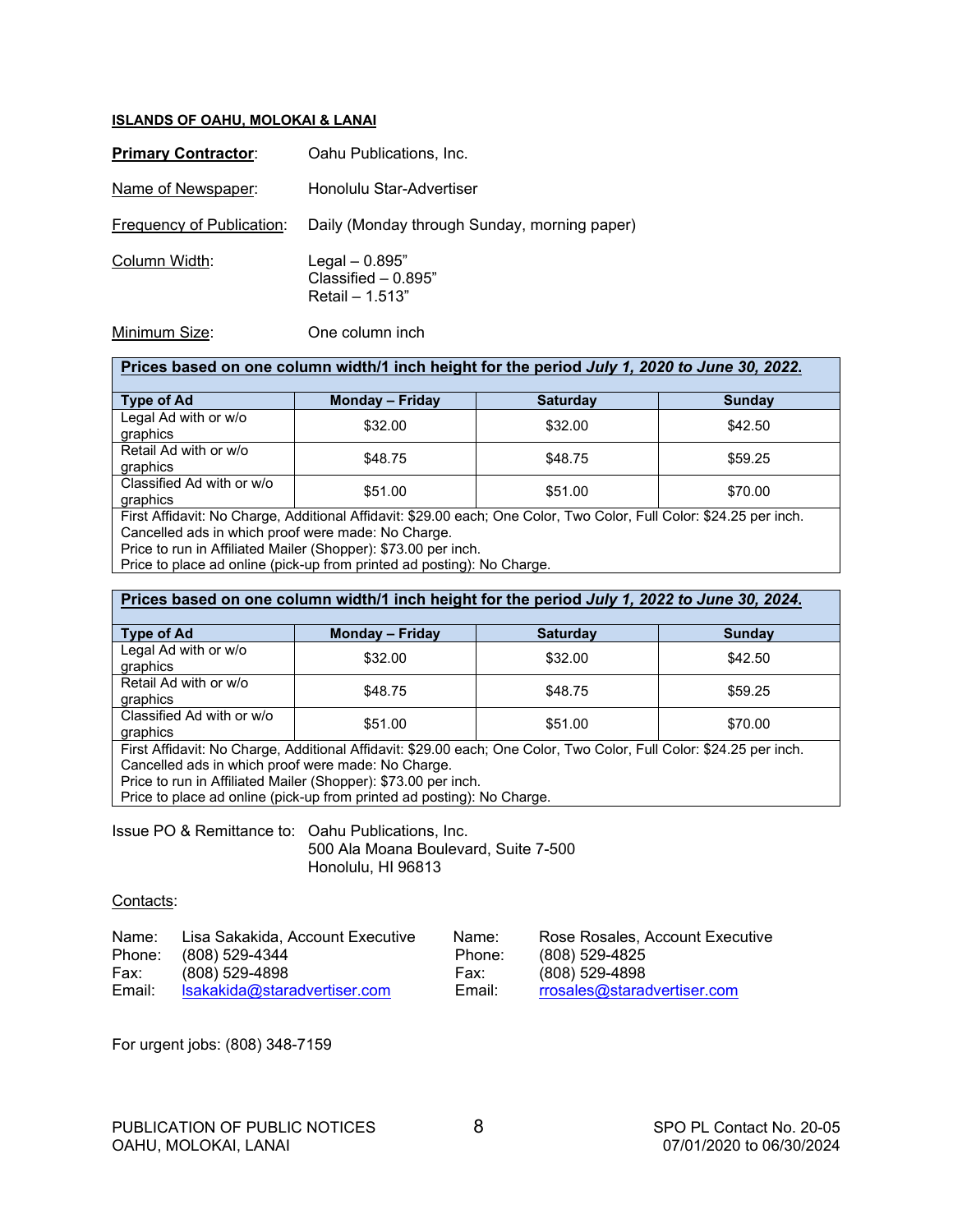#### **Deadlines for Submission:**

Three working days prior to publication date. Deadlines are moved up one day during holidays. Last minute ads may be accepted one working day prior to publication.

| Date of Publication | Submission due (date and time) | Date of Publication | Submission due(date and time) |
|---------------------|--------------------------------|---------------------|-------------------------------|
| Monday              | Tuesday, 12:00 p.m.            | Thursdav            | Friday, 12:00 p.m             |
| Tuesday             | Wednesday, 12:00 p.m.          | Fridav              | Monday, 12:00 p.m             |
| Wednesday           | Thursday, 12:00 p.m            | Saturday & Sunday   | Tuesday, 12:00 p.m            |

Include all applicable taxes, except the GET. The GET may be added to the invoice as a separate line item and shall not exceed the current rate for that island.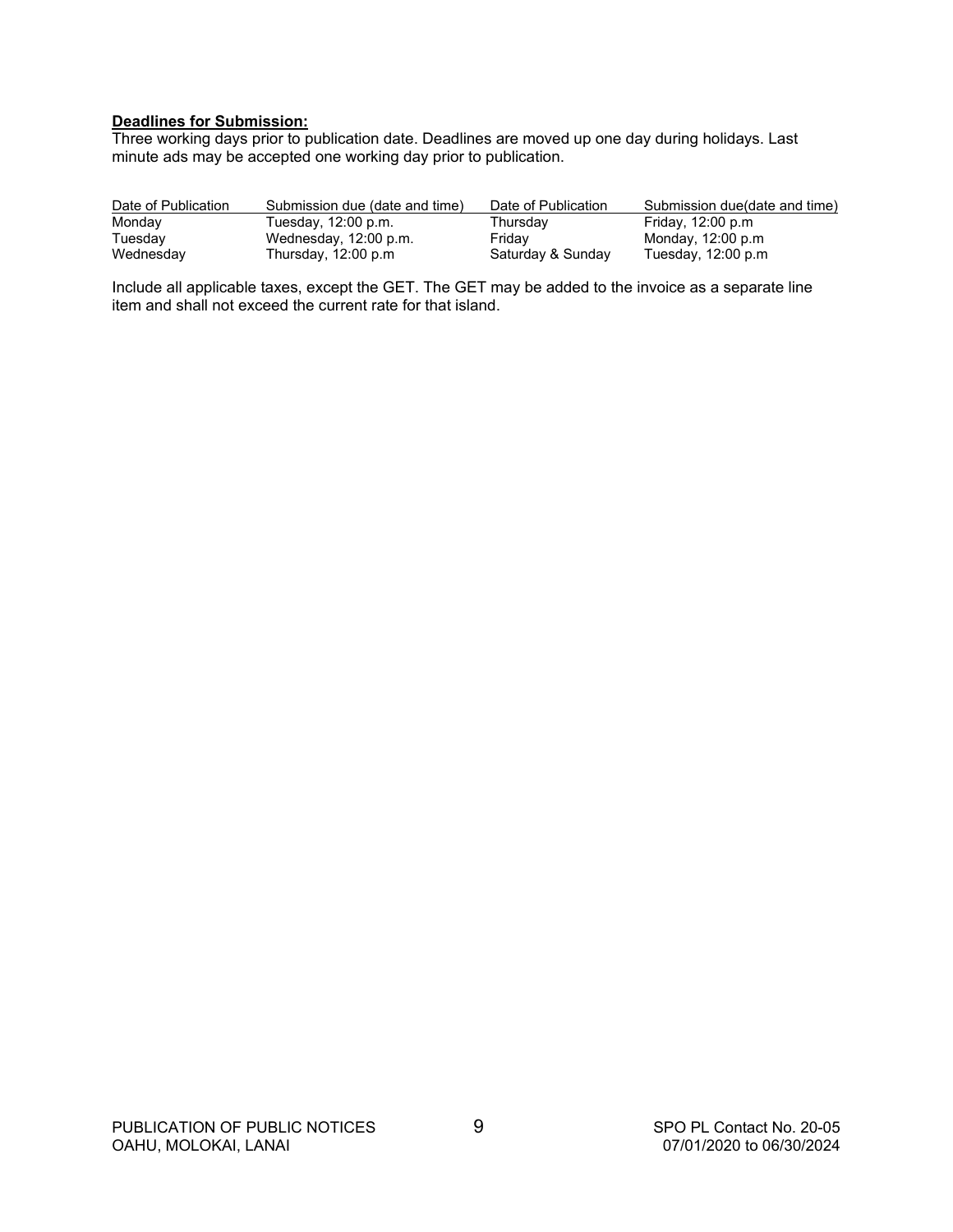# **TRANSMITTAL ORDER FORM**

# **FOR**

# **HONOLULU STAR-ADVERTISER**

PUBLICATION OF PUBLIC NOTICES 10 SPO PL Contact No. 20-05<br>10 SPO PL Contact No. 20-05<br>07/01/2020 to 06/30/2024 OAHU, MOLOKAI, LANAI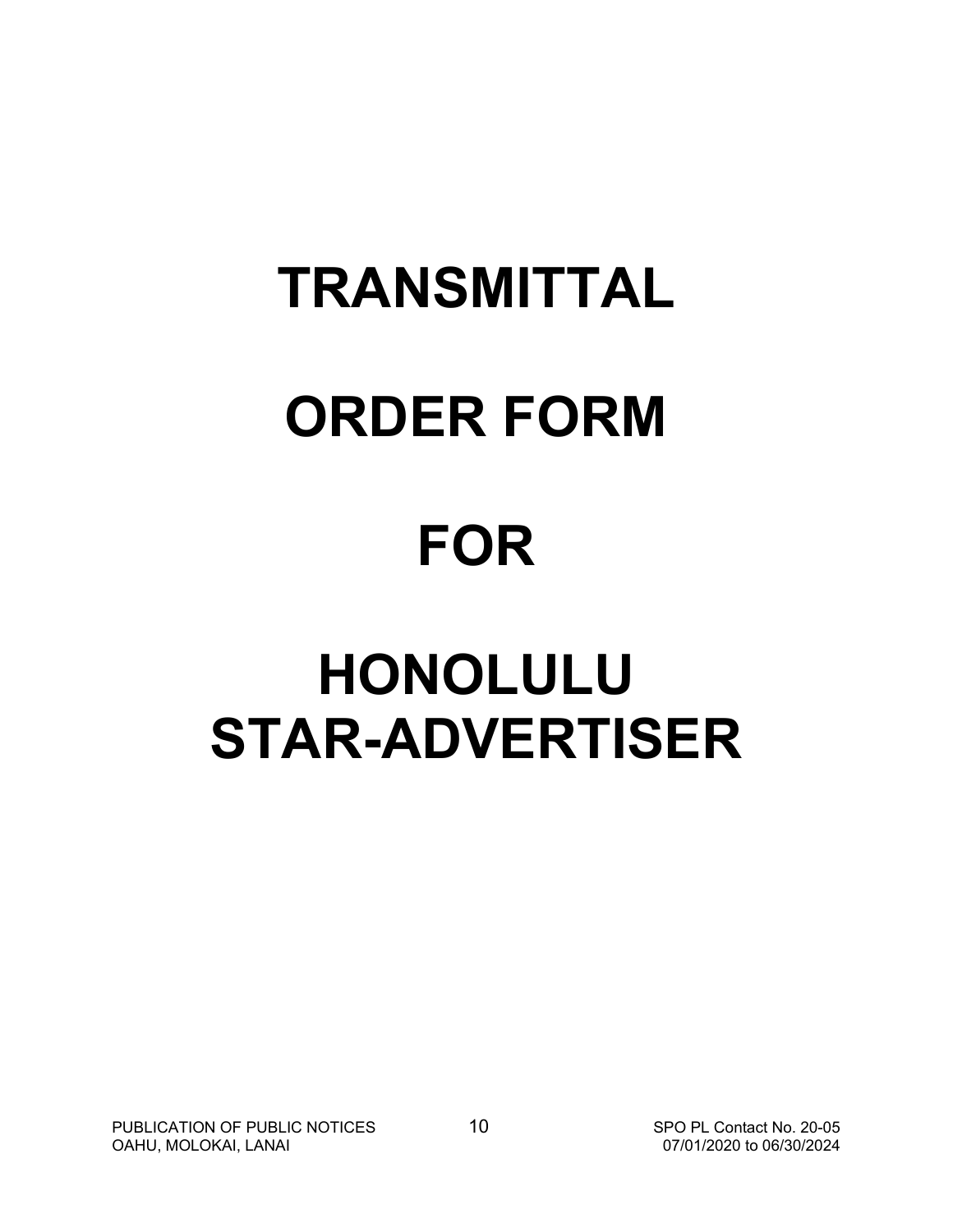|       | <b>STATE OF HAWAII</b>                                                                                                                                                                                                                  |  |  |  |  |
|-------|-----------------------------------------------------------------------------------------------------------------------------------------------------------------------------------------------------------------------------------------|--|--|--|--|
|       | <b>PUBLICATION OF PUBLIC NOTICES</b>                                                                                                                                                                                                    |  |  |  |  |
|       | TRANSMITTAL / ORDER FORM                                                                                                                                                                                                                |  |  |  |  |
|       | Submit your request by fax: 808 529-4829, email: legals@staradvertiser.com<br>or hand deliver to: Honolulu Star-Advertiser, 500 Ala Moana Blvd, Tower 7,<br>Suite 500, Honolulu, HI 96813 ATTN: Legal Department<br>Phone #808 529-4344 |  |  |  |  |
|       | *Please be sure to submit three (3) business days prior to date of publication.                                                                                                                                                         |  |  |  |  |
| Date: |                                                                                                                                                                                                                                         |  |  |  |  |
| TO:   | ⊿ Honolulu Star-Advertiser                                                                                                                                                                                                              |  |  |  |  |
|       | ∐ MidWeek<br>PO# PO#                                                                                                                                                                                                                    |  |  |  |  |
| FROM: | Ordering Dept./Agency and the control of the control of the control of the control of the control of the control of the control of the control of the control of the control of the control of the control of the control of t          |  |  |  |  |
|       |                                                                                                                                                                                                                                         |  |  |  |  |
|       |                                                                                                                                                                                                                                         |  |  |  |  |
|       | Email: Email: Email: Email: Email: Email: Email: Email: Email: Email: Email: Email: Email: Email: Email: Email: Email: Email: Email: Email: Email: Email: Email: Email: Email: Email: Email: Email: Email: Email: Email: Email          |  |  |  |  |
|       |                                                                                                                                                                                                                                         |  |  |  |  |
|       | <b>ORDER INFORMATION</b>                                                                                                                                                                                                                |  |  |  |  |
|       |                                                                                                                                                                                                                                         |  |  |  |  |
|       | $\Box$ Classified $\Box$ Retail<br>2) Type of Notice: $\Box$ Legal                                                                                                                                                                      |  |  |  |  |
|       | $\Box$ Fax<br>$\Box$ Hand Deliverv<br>$\Box$ E-mail<br>3) Method of submitting notice:                                                                                                                                                  |  |  |  |  |
|       | 4) Number of Affidavit(s) of Publication required:                                                                                                                                                                                      |  |  |  |  |
|       | 5) Billing address (if different from above): __________________________________                                                                                                                                                        |  |  |  |  |
|       |                                                                                                                                                                                                                                         |  |  |  |  |
|       |                                                                                                                                                                                                                                         |  |  |  |  |
|       | 6) Payment Method: Purchasing/Credit Card No. __________________________________                                                                                                                                                        |  |  |  |  |
|       |                                                                                                                                                                                                                                         |  |  |  |  |
|       |                                                                                                                                                                                                                                         |  |  |  |  |
|       |                                                                                                                                                                                                                                         |  |  |  |  |
|       | $\Box$ Other: $\Box$                                                                                                                                                                                                                    |  |  |  |  |
|       |                                                                                                                                                                                                                                         |  |  |  |  |

Publication of Public Notices<br>ORDER FORM

SPO Pricelist Contract Number 20-05